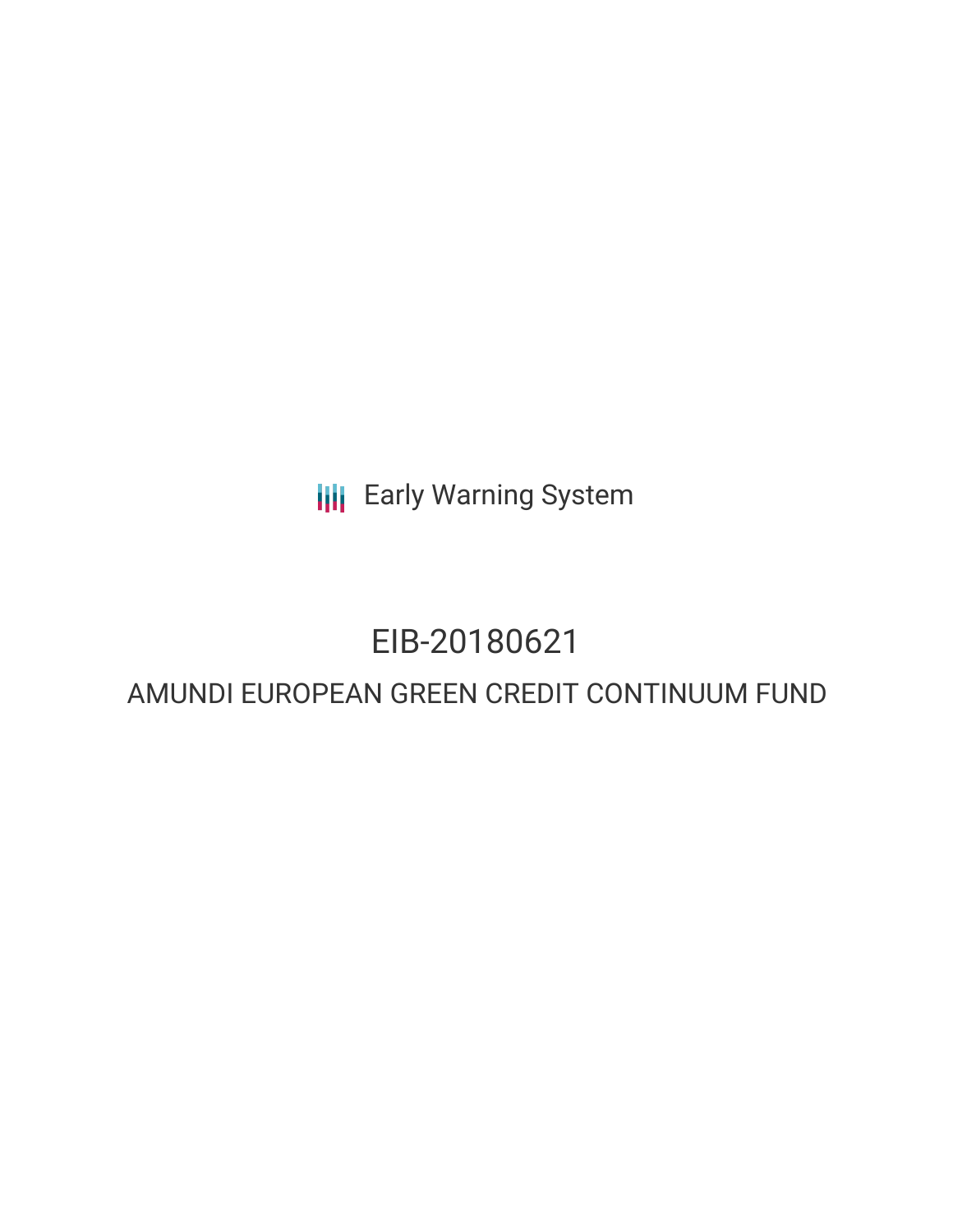

#### **Quick Facts**

朋

| <b>Financial Institutions</b>  | European Investment Bank (EIB) |
|--------------------------------|--------------------------------|
| <b>Status</b>                  | Proposed                       |
| <b>Bank Risk Rating</b>        |                                |
| <b>Borrower</b>                | AMUNDI ASSET MANAGEMENT        |
| <b>Sectors</b>                 | Finance                        |
| <b>Investment Type(s)</b>      | Equity                         |
| <b>Investment Amount (USD)</b> | \$117.76 million               |
| <b>Project Cost (USD)</b>      | \$1,177.65 million             |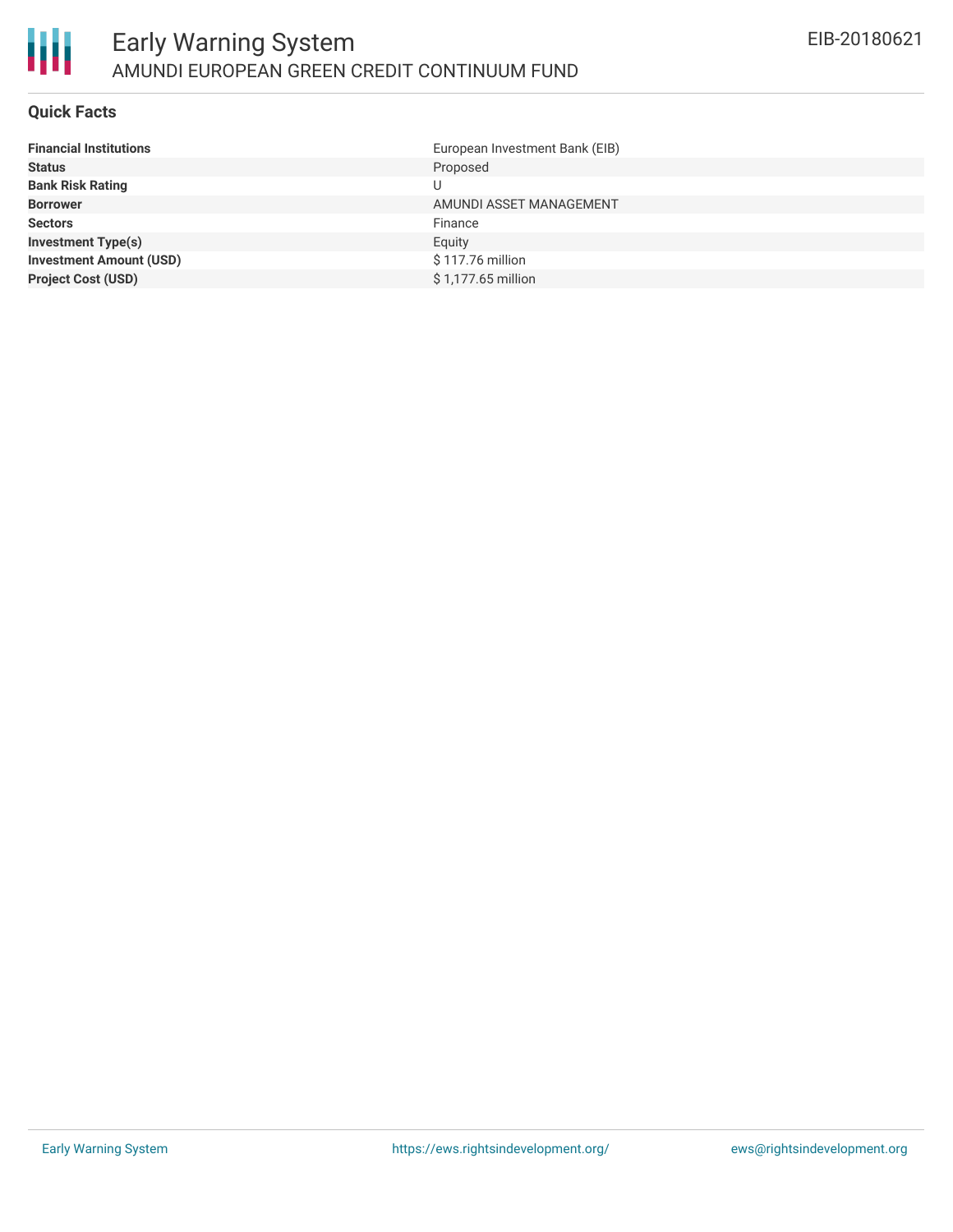

## **Project Description**

According to EIB website, the project consists of an equity investment in a fund targeting fixed income instruments (i.e. listed corporate bonds, private debt and asset-backed securities) used to finance green projects in the European Union.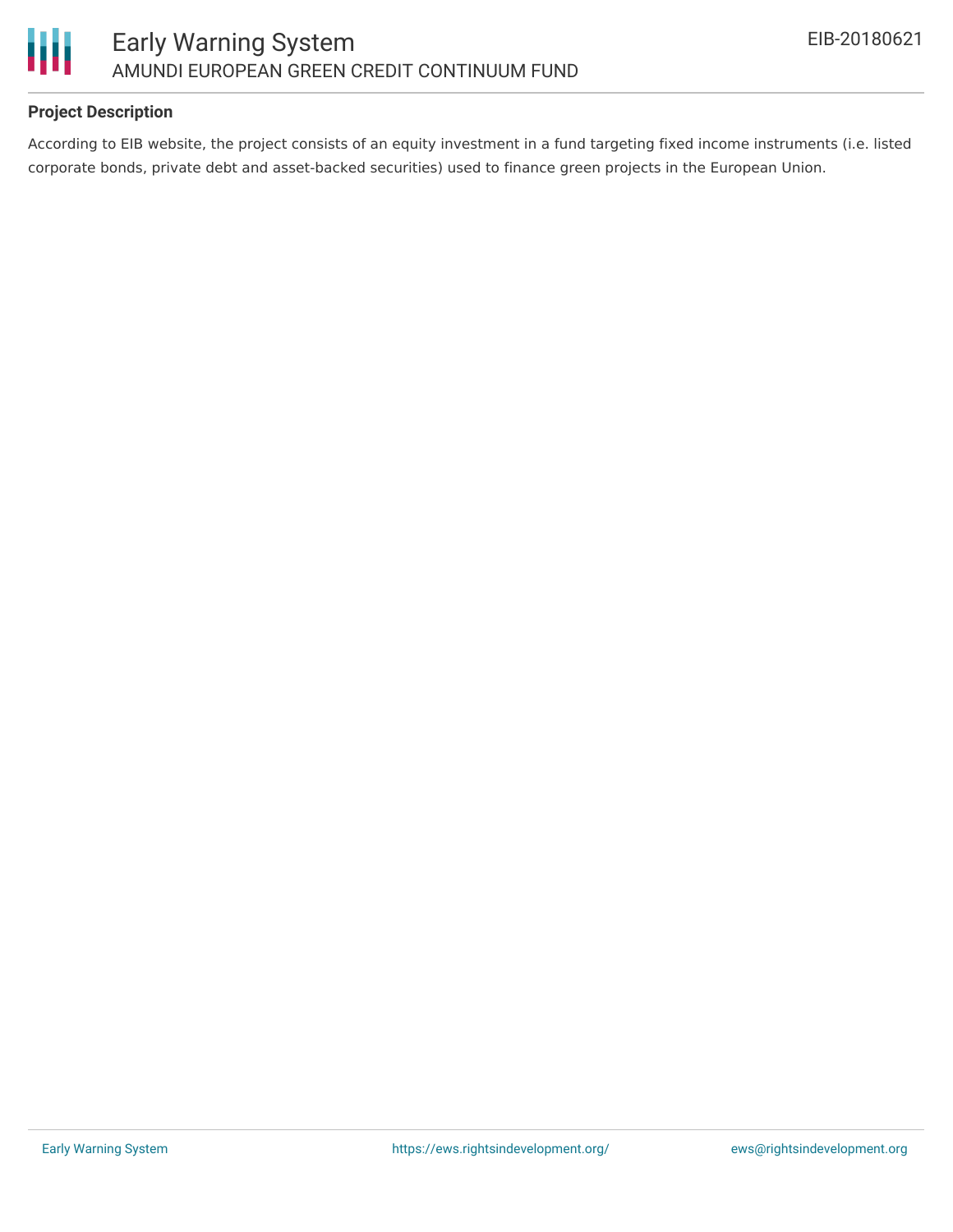

### **Investment Description**

European Investment Bank (EIB)